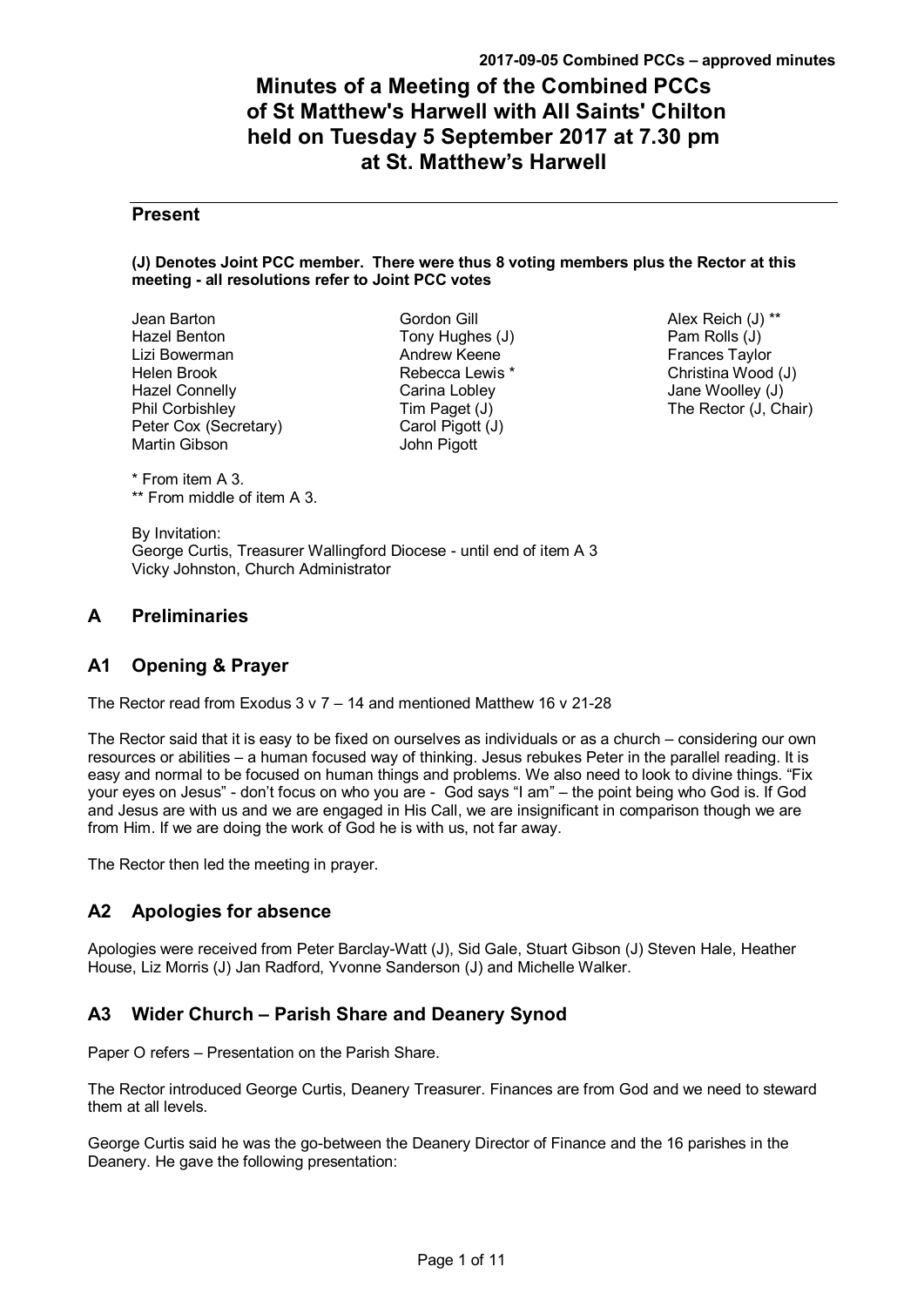#### **Parish Share- - Harwell and Chilton Benefice**

Presentation by George Curtis, Wallingford Deanery Treasurer

5<sup>th</sup> September 2017

#### **The Diocesan Spend (£20 million p.a.)**

• 78% on the Salaries and Housing of existing clerics and training of new clerics.

- 13% Mission in the Diocese.
- 4% Mission to the Nation.
- 2% Administration.

The Diocesan spend goes up by about 1.5% p.a. mainly due to increases in stipends.

#### **Diocesan Principles to Allocate the Share to Deaneries**

- Deaneries in the Diocese are allocated the full costs of clerics and housing for clerics and house for duty clerics.
- Deaneries are allocated a share of the cost of Church of the Future (training new clerics) and Support (Diocesan Mission plus Administration) based on the size of the congregation and the affluence of the population in the Deanery.

This system was adopted in 2014. Increases in Deanery contributions for Deaneries not paying their full share were capped at 4% p.a. The Wallingford Deanery will receive increases of 4% p.a. until 2018. After that we will expect about 1.5% p.a.

#### **Deanery Principles**

- **The amount the Diocese attributes to Wallingford Deanery for each benefice is passed on to the benefice as its** *target* **share.**
- For the Harwell Chilton benefice, this amount is a *target* of £74,289 for 2017 and £76,038 for 2018.
- **The amount actually** *allocated* **to a benefice is capped at a 4% increase for benefices where the**  *target* **is greater than a 4% increase over the previous year.**
- Our benefice's contribution in 2016 was £69,628. If we can accept the 4% increases per annum, the amounts *allocated* would be £72,413 in 2017 and £75,310 in 2018.

#### **Share increase holidays**

- The Deanery Synod agreed that *any parish facing too demanding a challenge in meeting an increase in its allocation of parish share for a given year, may make a request to the Deanery for an increase holiday, for that year*.
- George said that he was informed that paying the full allocated share of £72,413 in 2017 might place at risk the employment of the Children's and Families worker. George said that he judged this to be an unacceptable outcome, placing 'too demanding a challenge' on the benefice. Our benefice's 2017 allocation was thus reduced to the 2016 figure of £69,628 with a request that we should increase this to £72,413 should funds become available.

George said that he was here today to ask us to do so, if this can be achieved.

#### **Deanery Income**

- The Deanery is refunded 1% of the share if 50% is paid by the end of June and a further 2%, if the full share is paid either by Direct Debit or by the end of November. This sum, the only income into the Deanery, is not forthcoming from the Diocese if any parish fails to meet its allocation.
- This rebate income is used to plug the gap between *target* share and the *allocated* share as capped at a 4% increase. (This gap between *target* and *allocated* share is £1,846 for our benefice in 2017 if we are able to meet the £72,413 total).
- If we are unable to raise more than £69,628 George said that he will have to see if he can raise a loan from another Deanery PCC of £2,815 to achieve the 2% rebate, which is vital to meeting the Wallingford Deanery 2018 share allocation from the Diocese. However, repaying this loan will mean that we will have to find that £2,815 from somewhere, but we do not know where, to meet the 2018 Deanery Share.

#### **Generous Giving**

- Raising additional funds is not easy we all may share in the Mission to "Grow the Church"; any new giving tends to lag behind a bit.
- On the positive side, the Diocese has now employed a Generous Giving Adviser : Jonathan Farnhill. George suggested that he will be able assist us in any fund raising campaign we need to take forward.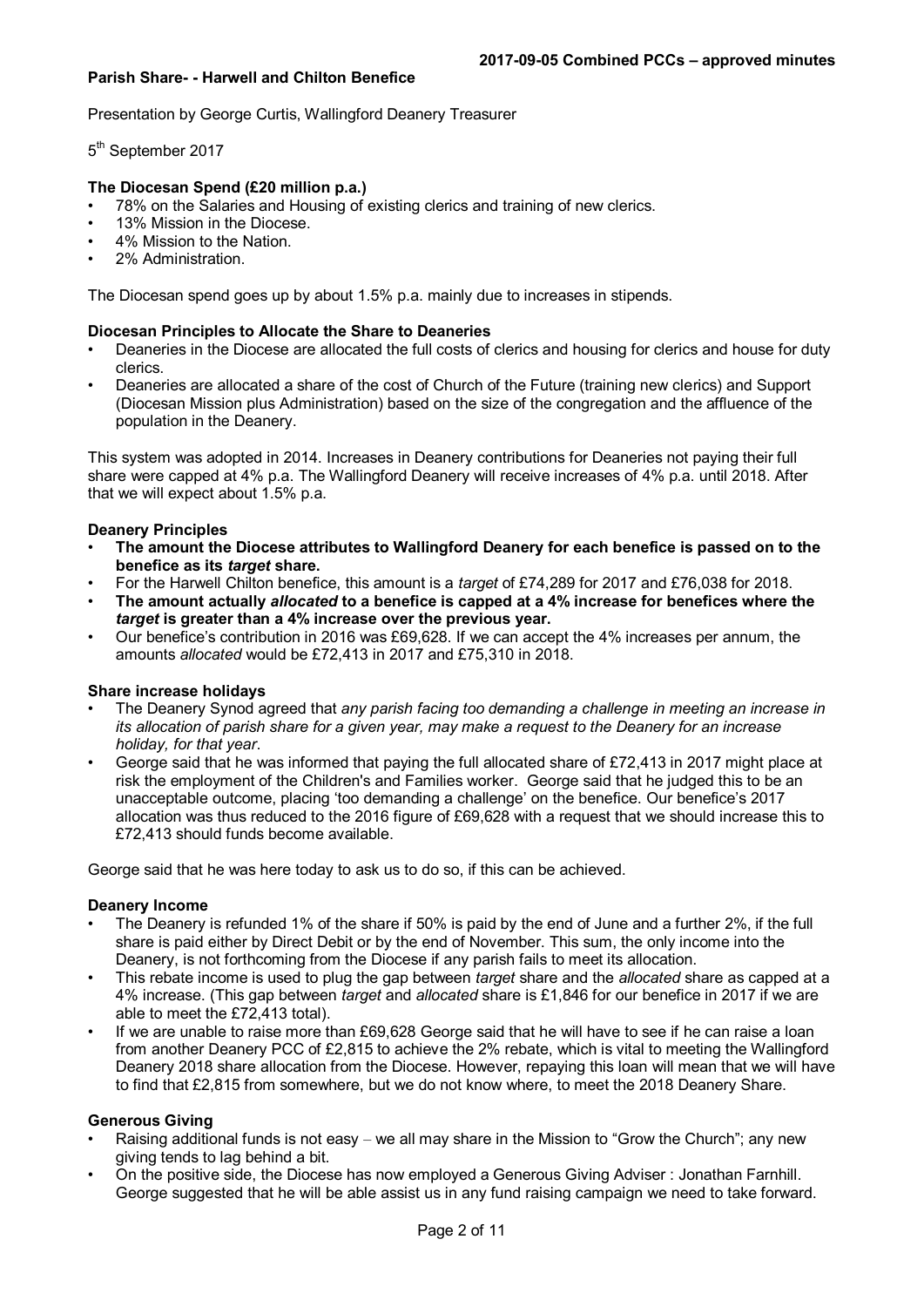• Our benefice is not alone in having to face the challenge of raising more income to pay our subscriptions to the Church and to achieve our own local mission. The Diocese has requested that the share is met ahead of any other mission spending.

The Secretary will circulate the presentation as a paper.

George Curtis, Gordon Gill and the Rector answered questions and these points emerged:

#### **Parish Share Formula and Rebate**

- We are giving to something we mind about rather than paying a tax to be avoided.
- The Parish Share is based on the electoral role and attendance in two weeks in October and the affluence of people in the Deanery, though the affluence may not be reflected in the congregations. The formula is on the Diocesan website
- Before 2014 the parish shares were in proportion to the number of stipendiary posts in the parish but this formula did not work as a number of parishes could not meet their share. The new formula is better as all parishes are nearly meeting their target share apart from a couple which have not quite caught up.
- Our Benefice had a lower share allocated under the pre 2014 formula and is now catching up at a 4% increase until we meet the target share when the annual 1.5% will apply.
- The £74,289 is the proportion of the Deanery total given by the formula. The £72,413 is the amount requested this year due to the 4% cap on increases. We receive a bit of subsidy from the rebate.
- The rebate is currently used to pay shortfalls on the amount allocated to a parish until 2019. Then there will be a new stipendiary minister on Great Western Park to fund and other more local challenges.

#### **Use of Parish share Funds**

- Mission to the Nation is wealthier Dioceses helping less wealthy Dioceses.
- Church of the Future includes training Curates and Education including church schools there are higher proportion here than in many other Dioceses.
- The requirement by the Diocese to prioritise Parish Share over Mission Giving is tough as it is easier to raise funds for Mission Giving than the Parish Share. The activities that the Parish Share pays for are publicised in "The Door" newspaper.
- The Diocese has partner Dioceses in Africa and Sweden. It would be good to know more about this.
- The Rector said that there is an annual consultation on the Diocesan budget.
- We are fortunate here to have one stipendiary minister per 8000 population. Other areas have far less.

The Rector thanked George Curtis for his presentation.

George Curtis thanked the PCCs for all their work generating funds.

# **A 4 Minutes of Previous Meetings**

## **A 3.1 Minutes of the June 2017 meeting**

The Rector said that these were undergoing initial proofreading and would be circulated to the PCCs in the coming days.

# **A 3.2 Minutes of the Extraordinary General Meeting on 23rd May 2017**

The Rector said that these minutes had been uploaded to the website this afternoon, but most PCC members would not have had a chance to read them yet.

# **A4 Actions / Matters arising**

From the July 2017 Individual PCCs meeting Joint Section.

The Rector read the following:

#### **Deanery Mission Action Plan:**

**Action**: **Jane Woolley and Jonathan Mobey** to agree the final submission, bearing in mind the comments above, and the limit of three items on the submission form.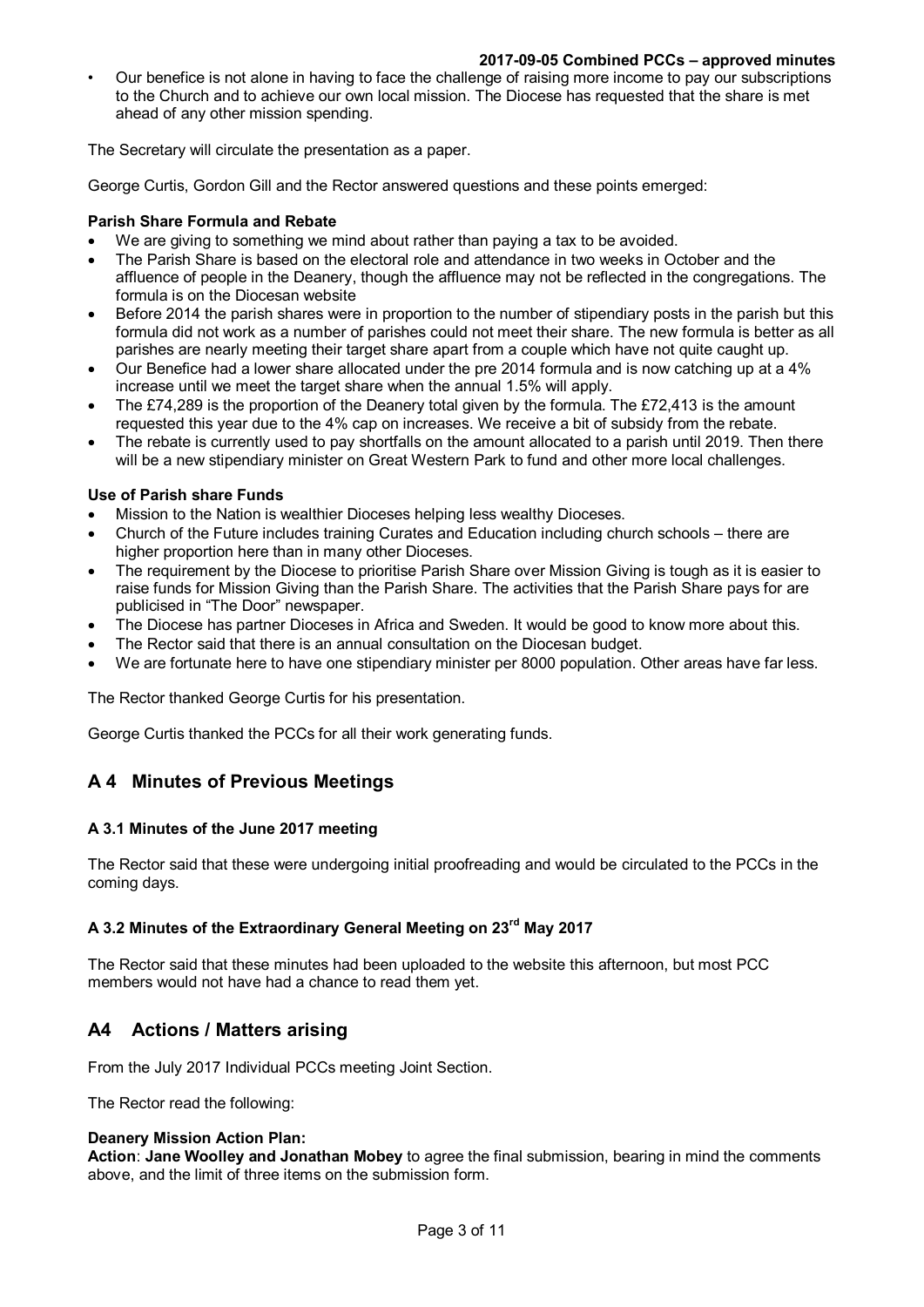**Status:** Done, submitted by the deadline, and the final version was also circulated amongst CPCC members by email for info.

The Rector thanked Jane Woolley for her work.

# **B Mission Strands**

# **B 1 Children, Youth and Families**

## **B 1.1 Approval of CFW Job Description, Application Form and Contract**

Papers B, D, L and C refer:

Jean Barton, Chair of the Employment Group took the meeting through the papers and approvals required:

## **CFW Job Description – revised (Paper B) and CFW Application Form (Paper C)**

Jean Barton said that there were eight replies to the request for comments on the original job description (in Paper A) and thanked those that had replied. These had been included in the revised Job description in paper B. If approved, this will go out with the advert. She asked if there were any further comments on the Application form. **No Comments.**

# **PROPOSAL 1: That the CPCC approves the Job Description and Person Specification PROPOSED: Jean Barton / Employment Group STRAW POLL: CARRIED UNANIMOUSLY JPCC APPROVAL BY IMPLICATION**

# **Draft CFW Contract (Paper L)**

Jean Barton said that the contract was only circulated on the evening of the meeting but it is very similar to Peter Shield's contract.

#### **PROPOSAL 2: That the CPCC approves the Draft CFW Contract PROPSED: Jean Barton / Employment Group STRAW POLL: CARRIED with one abstention. JPCC APPROVAL BY IMPLICATION**

## **B 1.2 CFW Appointment Process (Paper D)**

The advert went out on  $24<sup>th</sup>$  August 2017, the closing date is  $27<sup>th</sup>$  September 2017, and interviews will be held on  $8<sup>th</sup>$  October. This will be followed by a job and salary offer.

The Rector and Jean Barton answered questions:

- The Rector said that no applications have been received so far
- The advert is on Premier Jobsearch. It will be on social media shortly; please share and publicise.
- The Job Description and Person Specification will be on the website.
- There is no requirement for the CFW to live in the Benefice though it is desirable.

Jean Barton read out the shortlisting, interview and job/salary offer process from paper D:

"The Employment Group recommend that the JPCC appoint one Churchwarden from each church along with the Rector to form the Appointment Committee, with the authority to shortlist the candidates, devise and run the interview process (including an observed activity involving children), and – taking account of feedback from all involved – come to a decision about who to make a job offer to, agree a start date, and what salary (within the agreed band) to offer. It is recommended in addition that Jean Barton and Phil Corbishley from the Employment Group form part of the shortlisting group. The JPCC is asked to approve this process."

Jean Barton added that the Rector, Churchwardens and other volunteers would observe the children's activity and get feedback. The volunteers would be decided at a later date. Also it was not practically possible for the Combined PCC to decide which candidate should receive the job offer. **General Agreement and No Objections**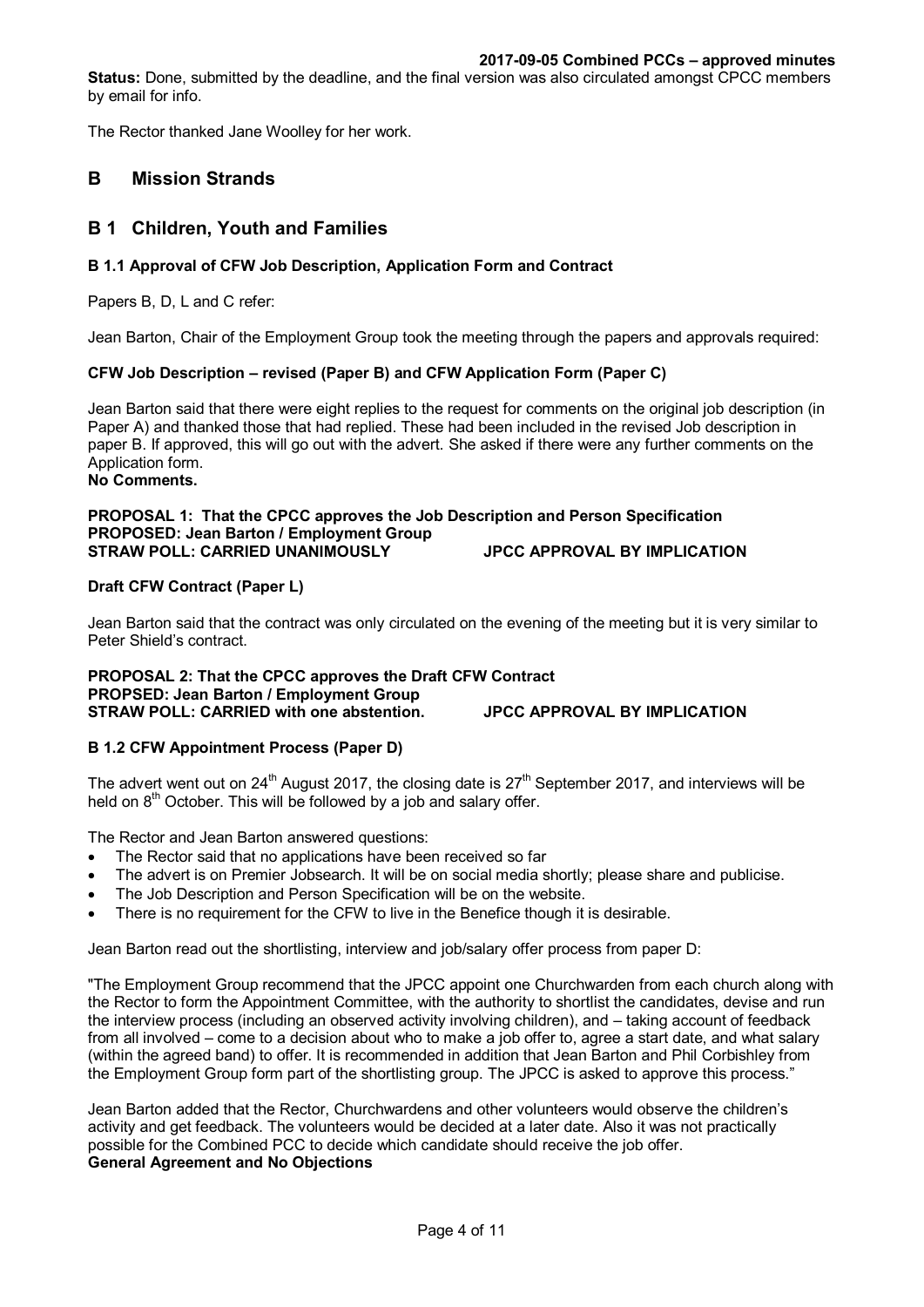#### **2017-09-05 Combined PCCs – approved minutes PROPOSAL 3: That the CPCC approves the Appointment Committee and Shortlisting Group. PROPOSED: Jean Barton / Employment Group STRAW POLL: CARRIED UNANIMOUSLY JPCC APPROVAL BY IMPLICATION**

# **Formal Acceptance of Candidate by St. Matthew's PCC**

Tony Hughes said that as St. Matthew's PCC is the legal employer, it would need to formally accept the Appointment Committee's decision on the successful candidate or delegate this acceptance to the Committee.

It was suggested that the St. Matthew's PCC members present could decide at this meeting. Jane Woolley said that this is not a meeting of the St. Matthew's PCC so it would not be minuted in the St. Matthew's PCC minutes. Jean Barton said that the next Individual PCC meetings take place before the interview date so a decision at the Individual PCCs would be acceptable.

Jean Barton said that the Employment Committee would meet on  $7<sup>th</sup>$  September to get the statutory documents in place such as grievance procedures. These will be brought to the November CPCC meeting for approval. Given that staffing is a matter delegated by the PCCs to the JPCC, but that St Matthew's is the formal employer of staff, it is not clear which body would need to give approval

There was a brief discussion about which of the Churchwardens would be on the Appointment Committee. The Rector proposed that the Churchwardens decide amongst themselves. **General Agreement and No Objections**

Jean Barton thanked all of the Employment Committee for their excellent work.

The Rector thanked Jean Barton for her work. He asked that PCC members pray for the right person to come forward. There are lots of other Churches advertising for a CFW and our timeline is short.

## **B 1.3 Update and Plans**

Paper H refers: Updates on Holiday Club, Sunday Groups, Fledgelings, Schools Work and Seasonal (Advent doors and All Age Services)

The Rector went through the paper. He gave some further updates arising since the paper was issued:

## **Pebbles**

The leaders met on Sunday evening and decided go ahead with the move to the Village Hall.

#### **Pathfinders and Youth Fellowship**

The Rector met the Pathfinders and Youth Fellowship leaders on Sunday evening to reconfigure these groups: Up to now, Pathfinders (for School years 7-9 / those aged approx. 11-13 years) has met during the 11am service on the  $2^{nd}$ ,  $3^{rd}$  and  $5^{th}$  Sundays in the Church Office. This will expand to 11 to 18 year olds in the Church Hall as the focus of youth discipleship. Youth Fellowship will continue on Sunday evenings, with younger and older teens now together in the Church Hall, with more of a "youth club" feel plus a "God Slot".

Discussion ensued:

- Pathfinders: It would be challenging to get appropriate topics for discussion with both younger and older teens.
- Pathfinders: The older teenagers should be transitioning into church.
- Pathfinders: A Pathfinder leader said that the reconfiguration was partly because these groups only meet every other Sunday and the Church Hall has enough space to split the group up for separate discussions. It is also partly because some 14-18 year olds say that they are bored in church and we want a place to continue to nurture them.
- A large group means a wider age range and better gender equality. Children are likely to know more people and it is less intimidating.
- The Rector said that Pathfinders will include Bible Study and the aim is to have something in the evening to draw in a wider crowd. We can only work with the leaders that we have. The numbers attending each group are small so it makes sense to combine the groups. The situation will be reviewed ongoing.
- The teenagers will continue to come back into the service for Holy Communion on the  $3<sup>rd</sup>$  and 5th Sundays. The Rector said that there will be some young people and adults being confirmed at the Confirmation Service on 17<sup>th</sup> September.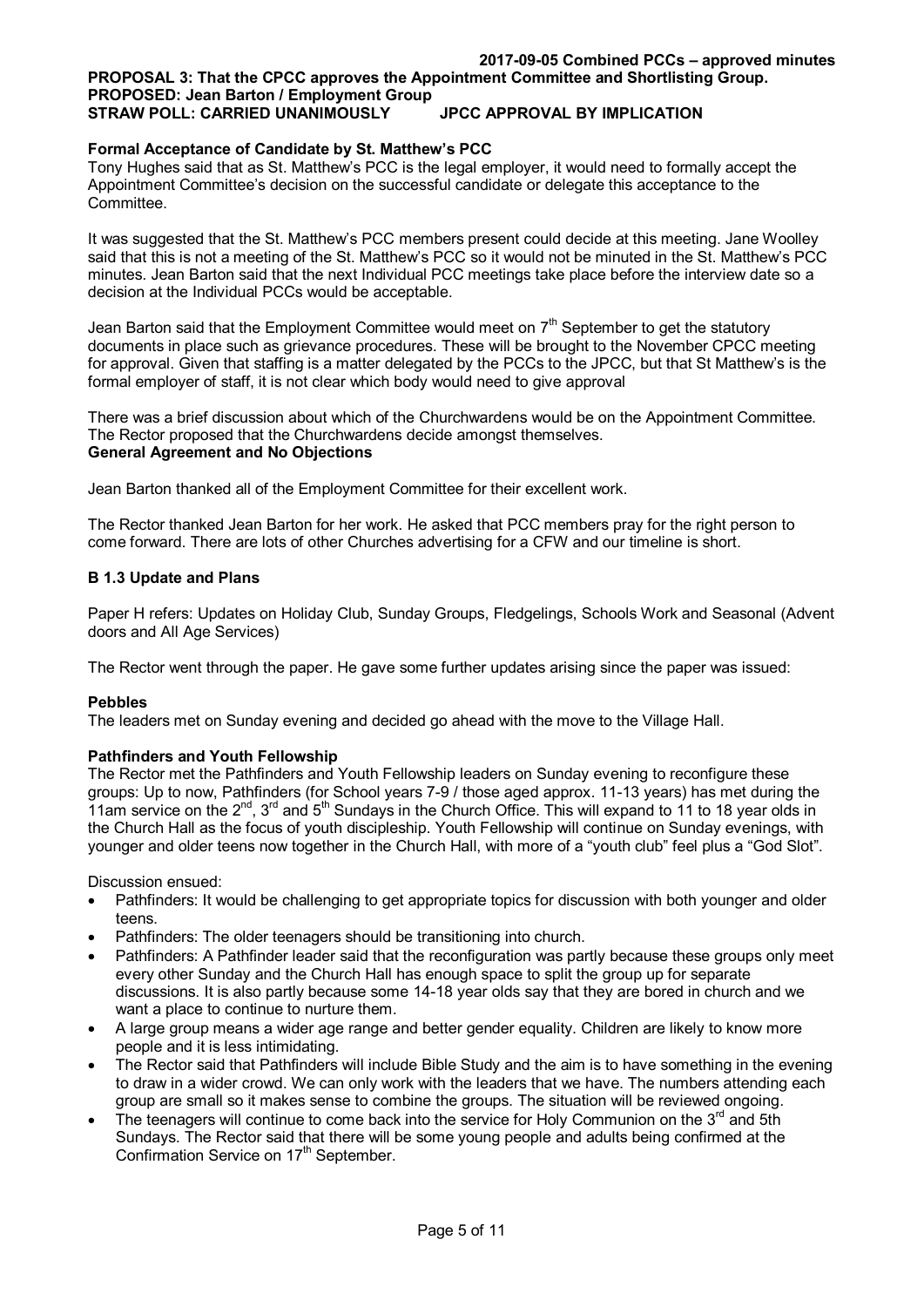PCC members were concerned about the trend of teenagers not finding the main services, especially Holy Communion, stimulating enough. Discussed ensued:

- The Rector said that we are doing well bearing in mind our village setting where the churches have to cater for a very wide age range.
- Shorter forms of Communion Service used elsewhere were discussed.
- It was suggested that the teenage groups could lead some services as happens elsewhere. The Rector said that this was a good idea and asked if Pathfinders would consider this possibility

# **Fledgelings**

An additional weekly session is a possibility.

## **Y Club**

Y club continues at Chilton. The Rector said that it would be great to have a Y Club at Harwell once we have a Children and Families' Worker. It was stated that Peter Shields tried this but not enough children were interested in attending at the time.

## **Advent Doors**

This will only be run this year if someone volunteers to run it.

The Rector summarised by saying that the Children and Families Work is in maintenance mode with some reconfiguration.

# **B 2 Evangelism and Discipleship of Adults**

## **B 2.1 Home Groups**

Jean Barton reported that Home groups are currently in a lull with fewer people attending regularly. This is due to the amount of other Church activities that people are involved in and summer holidays. The Journeying Together Home Group studies that tie in with the Sermon Series starts shortly and continues for six weeks with a break for Harvest.

## **B 2.2 Marriage Course**

The Rector reported that the situation is the same as reported at the June 2017 meeting. A record is being kept of interested couples but no courses are currently scheduled.

## **B 2.3 Alpha Course**

The Rector reported that no courses are currently scheduled but they are keeping a record of those who have expressed an interest in attending. It would be good to run one course a year and a possibility would be early in the New Year.

## **B 2.4 Science and Faith**

Carina Lobley reported that the year-long project has been completed and the report is in hand. She thanked all that had helped including Stuart Gibson for looking after the budget. It had all been enjoyable and many activities had taken place.

Carina said that the team wished to continue the Science and Faith Mission Strand:

## **Science and Faith Children's Events**

There will be some activities over the half term school holiday in October including Science and Craft sessions on light and a light party as alternatives to Halloween. It is possible they will run an event each half term continuing with the philosophy that Science and Faith are compatible.

## **Science and Faith Adults Events**

The Science and Faith meetings continue on the third Thursday of the month. There is a small committed group and more are welcome to attend. More study material is being sourced. The first session is on "Origins" – where we as a species come from and how that affects us.

Carina concluded by asking for prayer for the activities and thanking all who have supported.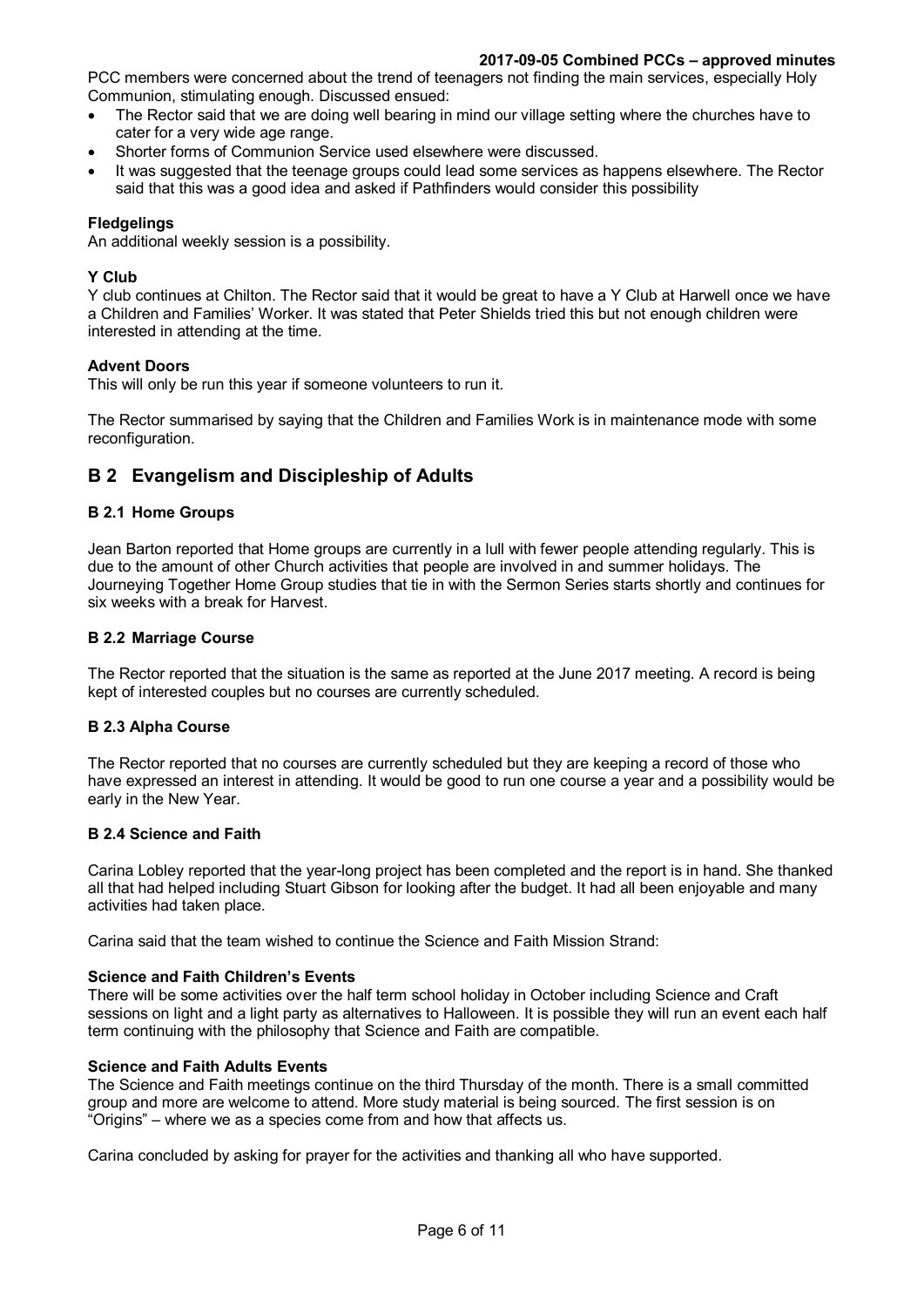The Rector thanked Carina for her work. He asked that PCC members promote the discussion sessions, people can attend one session on a particular topic without needing to commit to more.

The Rector said that there may be another speaker event in the future in the same venue. Carina Lobley said that this would definitely need CPCC support. The Rector added that there could be a Science Festival similar to one held many years ago to celebrate Science in the same way that we celebrate agriculture at Harvest Festival. Carina is also enthusiastic about this.

#### **Chilton Village and Harwell Campus Family Fun Day**

Hazel Benton said that she and Peter Cox had attended this event with the Royal British Legion. There had been lots of stands with science activities for all ages. She suggested that the Church could have a stand looking at Science and Faith at next year's event proposed for 9<sup>th</sup> June 2018.

## **B 2.5 Responding to Financial Need**

#### **B 2.5.1 Christians Against Poverty (CAP) Money Courses**

Carol Pigott reported that there is a CAP money course scheduled for teenagers in September which Sid and Alison Gale are running. No one attended the previous course. One person had attended the course before that and completed it on a one to one basis with the coach, it had worked well; this was passed on to CAP as a good idea.

The Rector said that the CAP Lifeskills course was still under consideration and could be run partnering with other CAP churches. Carol Pigott said that it required a direct debit of £60 to CAP to run the Lifeskills courses, but this cost could be split between participating churches. We do not have to pay anything to CAP to run the CAP money courses. Carol had received a call from the CAP headquarters recently to thank her and encourage more giving to fund more debt centres.

#### **B 2.5.2 CAP Centre**

The Rector reported that the CAP centre is flourishing. They are seeing increasing numbers of clients from Didcot. The new Debt Coach has been recruited and trained. There is a prayer group. He meets regularly with the other ministers from the churches in Didcot that support the centre.

## **B 2.5.3 Acts 435**

In abeyance.

#### **B 2.5.4 Didcot Emergency Foodbank**

The Church Administrator reported that the food bank is very short on stock – please donate. Both Churches collect. The Rector said that people can donate money as well as food. It was stated that there are high levels of demand possibly due to the school holidays when more meals are provided by parents. It is over a month to Harvest Festival when more donations are received.

#### **B 2.6 Social and Community**

#### **B 2.6.1 Beach Trip**

The Church Administrator said that the Beach trip is on Saturday 9<sup>th</sup> September. Please encourage people to go.

## **B 2.6.2 Walking Group**

The Rector said that the bi-monthly pattern of walks continues. The last walk was well supported and the next walk is on Sunday 8<sup>th</sup> October.

#### **B 2.6.3 Harvest 2017**

The Rector said that nothing has been planned but there is potential for a community celebration similar to the Barn Dance last year. St. Matthews will be unavailable so the Harwell Service will be in Harwell Village Hall. There will be the usual events at All Saints' Chilton.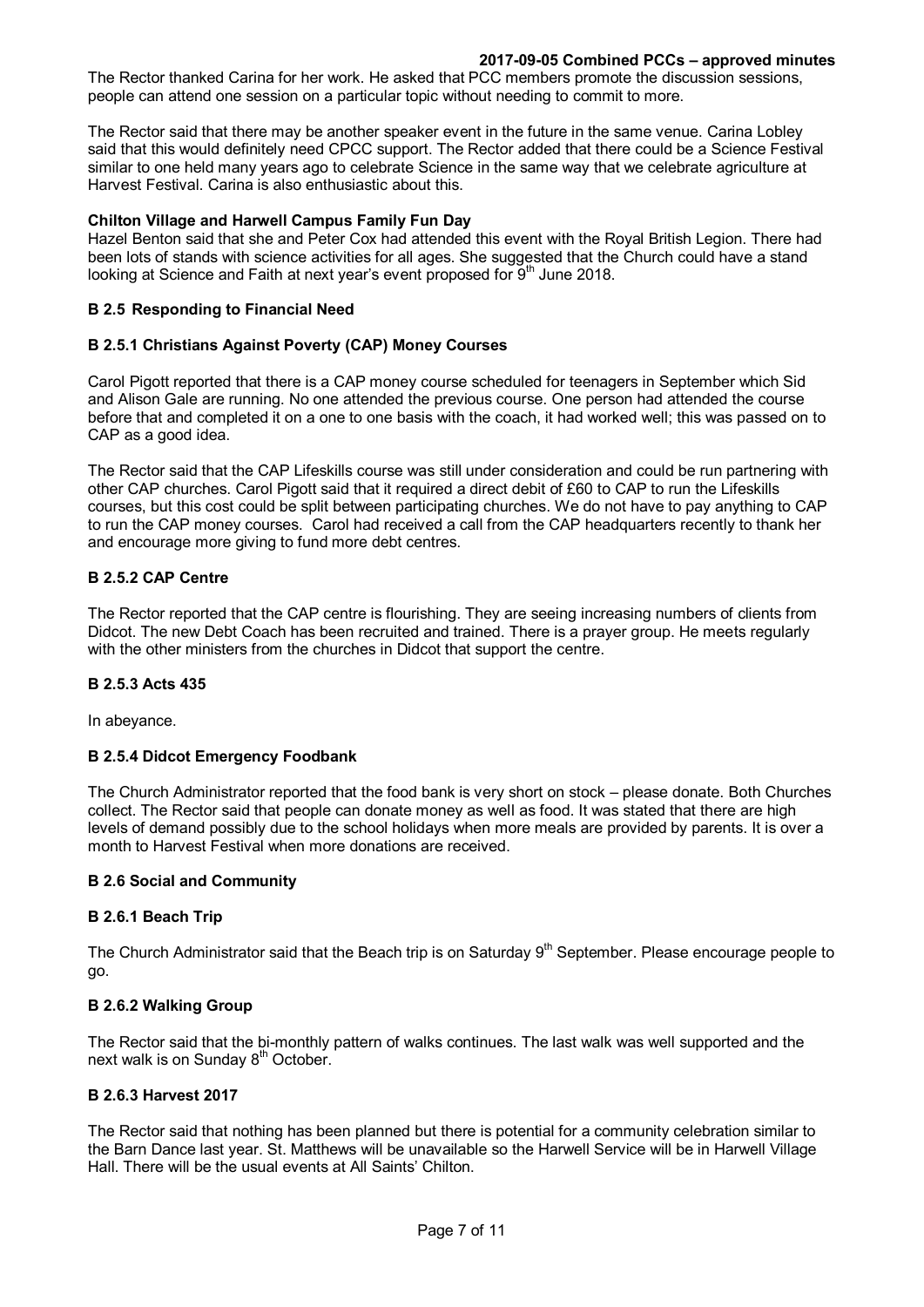There were no suggestions for an event. The Rector said a Barn Dance could be held next year.

There was a discussion of options for use of the donated fresh food such as preserves to be used at the Christmas Community Lunch to be run by one of the Home Groups.

#### **B 2.6.4 Participation in Harwell Feast and Chilton Village and Harwell Campus Family Fun Day**

The Rector said that the paper on this item is in hand, and it was agreed that the item would be postponed to the next meeting.

# **B 3 Pastoral Care**

Pam Rolls reported:

- The visiting teams are very busy as so many parishioners are not well (including Jan Radford) or bereaved.
- The next Generation Gold service is on Monday 11<sup>th</sup> September at 2:30pm.
- Some Home Communions were given over the summer and there are more to do.
- There will be a focus over the coming weeks on "Journeying Together" to think about how we can care for others both in the congregations and neighbours. Accompanying materials will be available for all as well as Home Groups. The Rector said that Kids Church would be coordinating their programme with this.

The Rector thanked Pam Rolls for her work.

# **B 4 World Mission**

#### **B 4.1 Update and Plans**

Helen Brook reported:

The World Mission Group has not met. The group was pleased that the Individual PCCs had accepted the group's 5 point budget proposal for supporting mission. The World Mission focus series of sermons have taken place including a talk by a speaker from A Rocha. These were well received.

Please pass any comments or questions to Helen for consideration at the next World Mission Group meeting to be held in the next month.

The Rector said that the scheduling of a month-by-month focus on the missions agencies and individuals we support is in hand.

## **B 4.2 World Mission Funding**

A PCC member asked whether in the light of discussions earlier on the Parish Share we need to consider the level of support for World Mission.

The Rector said that financial support is important but prayer support is important too and can be continued even if we decide to stop funding; we can still be World minded churches. It will be difficult to decide how much the Benefice funds World Mission.

It was said that the decision of each PCC on Parish Share will have implications for the other. This discussion continued under item C2.

# **B 5 Worship Services**

## **B 5.1 Fresh Expression Service**

The Rector reported that we are still aiming to run a service one Sunday a month. It is not possible to start this before Christmas as there is additional pressure on clergy due to not having a Children and Families' Worker and it is a busy time of year.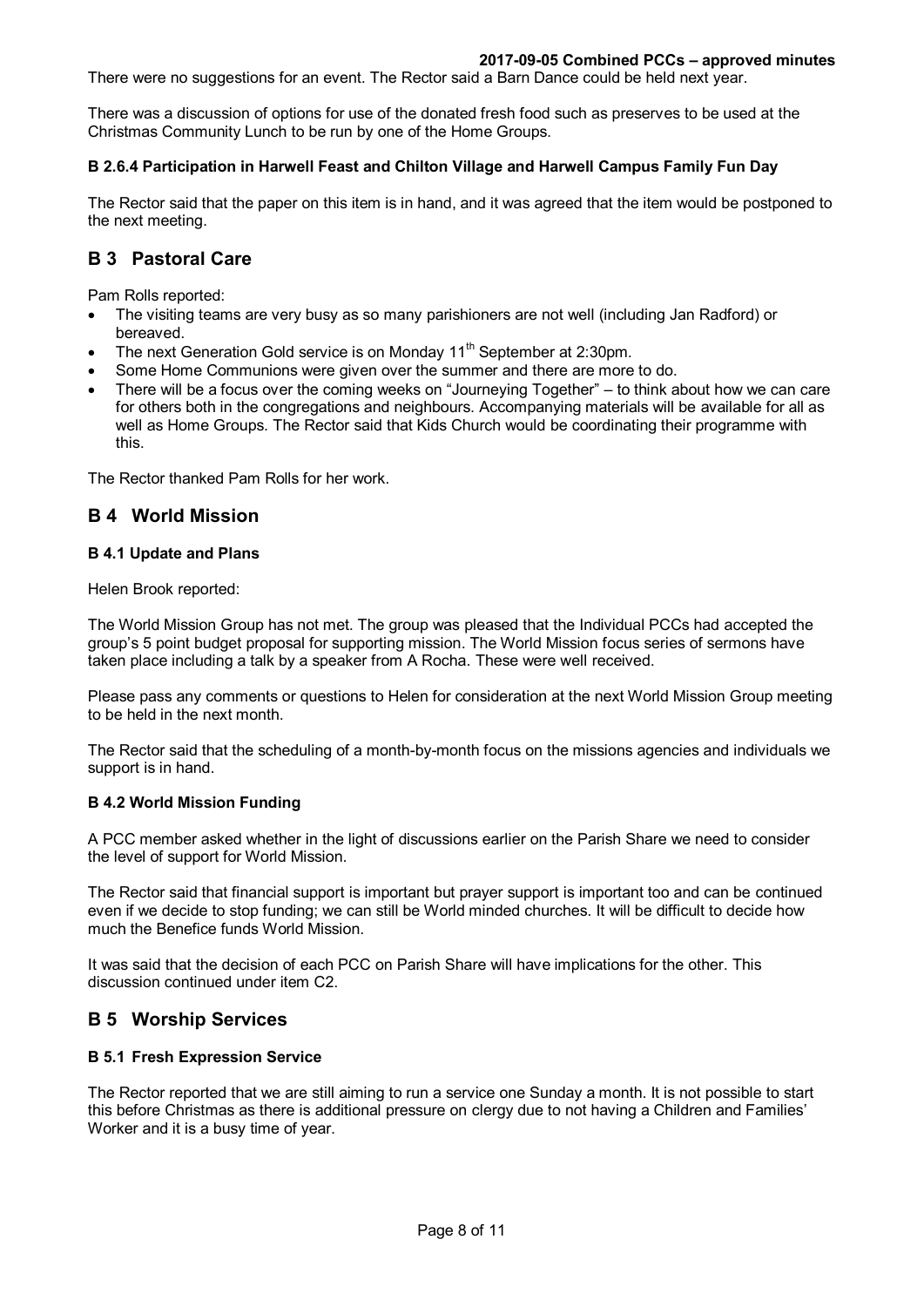The organisers were hoping for a groundswell of support after the Holiday Club but they are now aiming to start next year running as a service that Holiday Club families could go to, and as a complement to regular services.

It was suggested that these services should be for all age groups and single people as well as families and youth, though these are important groups. Discussion ensued covering who the services should be aimed at and local examples of Fresh Expressions and Messy Church services were given.

The Rector said that he is planning to put out a "Term Card" / programme as there is a complicated series of services coming up.

# **C Facilitation and Partnership**

# **C 1 Communications and Operations**

The Church Administrator reported:

The Administrator Course is ongoing and she hopes to finish it at the end of the year.

The Church administrator asked for comments on the recycled paper now being used for Service Sheets as an environmentally friendly initiative. There were some voices in favour. The Rector said that it is being used for documents that are not retained. The original paper is still used for documents that are kept longer-term.

In answer to a question the Church Administrator said that printing the Broadsheets was outsourced to a company in the Netherlands as a cheaper supplier.

The Rector thanked the Administrator for her work. She does much that is unseen as well as the Service Sheets and Broadsheets people are aware of.

# **C 2 Stewardship and Finances**

These papers refer: Paper F: St Matthew's PCC Finance Update Paper N: All Saints' PCC Finance Report August 2017

Significant discussion took place about the Parish Share. This covered:

- Past and ongoing funding for the Children and Families' Worker.
- Past and ongoing Parish Share payments and returned value.
- Use of the reserves to meet the above commitments and how much of the reserves are restricted.
- Fundraising and awareness in the two congregations.
- Current position of the finances in the parishes and level of deficit against budget.

The Rector said that we are invoiced as a Benefice so he had brought the issue to this benefice-level meeting. When the formula used to calculate the share was changed our share went up. It is fair to pay the costs of Ministry. The allocation of the rest of the costs is calculated by the Diocese. The Deanery has to comply with the allocation. If we do not pay our full share then the Deanery is short and all Benefices in the Deanery suffer. The Deanery can decide to pass down the Diocesan formula or have something else. Prior to 2014 the Parish Share formula was 1/8 of the Deanery Share for each stipendiary minister in each benefice which was good for this benefice but not for other benefices with small congregations and a lower income. Hence the formula was changed. We are left with this amount to pay and there will be consequences if we don't.

Options include to raise more money, use reserves or reduce the World Mission budget.

The Rector said that we are one of the biggest givers in the Deanery but we are still short of what the Diocese apportions to us. This is pro rata and as we are judged able to pay – due to the number attending church and local affluence which is not necessarily reflected in the congregation.

It became apparent in the discussions that, even with the papers provided by the Treasurers, there was not enough financial information available and more understanding was required to make a decision on allocation of funds.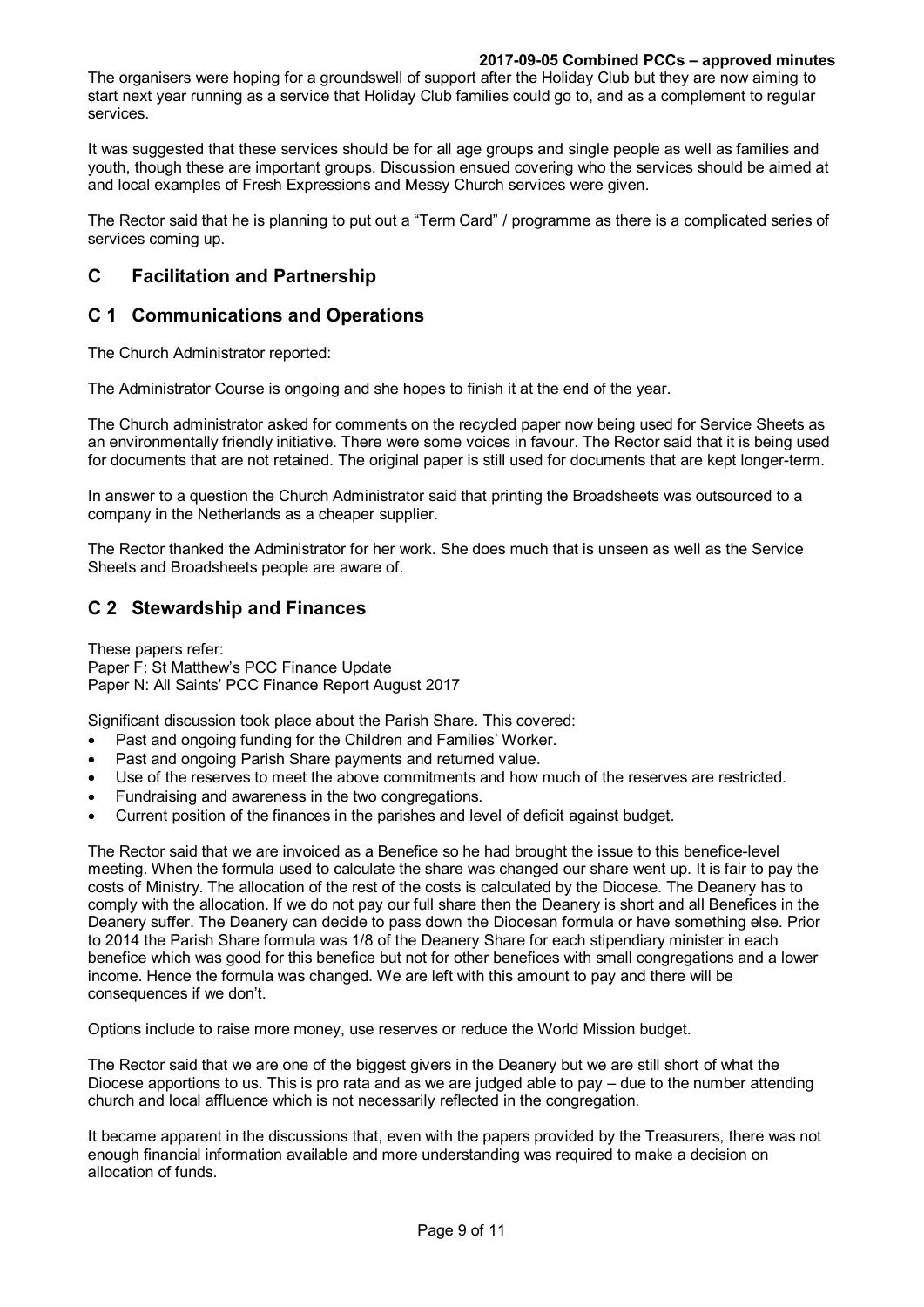It was suggested that matter was held over to the combined section of the individual PCC Meetings in October when the Treasurers could give an overview of the current position including the items discussed and listed above.

The Rector said that there had been comments that having a lengthy combined section at the beginning of the individual PCC meetings meant less time to discuss individual PCC business.

It was stated that the November 2017 Combined PCC meeting would be too late as the payment had to be made before the end of November. Also this should only be discussed at the October individual PCC meetings if the required information is available.

It was proposed that the Individual PCC Secretaries contact the PCC Treasurers and ask them to collaborate on a joint paper for the October 2017 Individual PCC meeting and attend the meeting if possible. **General Agreement and No Objections.**

#### **ACTION: Carol Pigott, Jane Woolley and the Rector to obtain a Joint Financial Report from the Treasurers.**

# **C 3 Safeguarding**

Paper E refers: Including: Holiday Club Safeguarding report and change in Disclosure and Barring service provider for the Diocese, which has also been agreed by the Benefice.

The Rector said that the new service provider did not need formal approval by the Combined PCC. The costs will be slightly less.

# **C 4 Staffing and Leadership**

## **C 4.1 Update and Plans**

No report.

## **C 4.2 Review of the Rector's GP Day**

Pam Rolls proposed that this matter is deferred to the November Combined PCC meeting. It had been discussed at the Senior Leadership Team Meeting and was deferred to this meeting. **No Objections.** 

# **C 5 Wider Church**

## **C 5.1 Great Western Park**

The Rector said that this had been the focus of the previous Combined PCC meeting.

# **C6 Any Other Business**

## **C 6.1 Meeting Dates for Next Year**

Paper M refers – meeting dates for 2018

Jane Woolley asked if there were any objections to the meeting dates which are based on the last two years' schedule. It was stated that the meetings follow the usual pattern.

The Rector asked if all present were happy with the meeting dates as proposed, no formal approval is required.

# **No Objections.**

#### **C 6.2 Great Western Park Activity Week**

Gordon Gill reported that this had been attended by 1900 people over four days in Stephen Freeman School and Sports Club. There had been a lot of outside activities including an Army assault course.